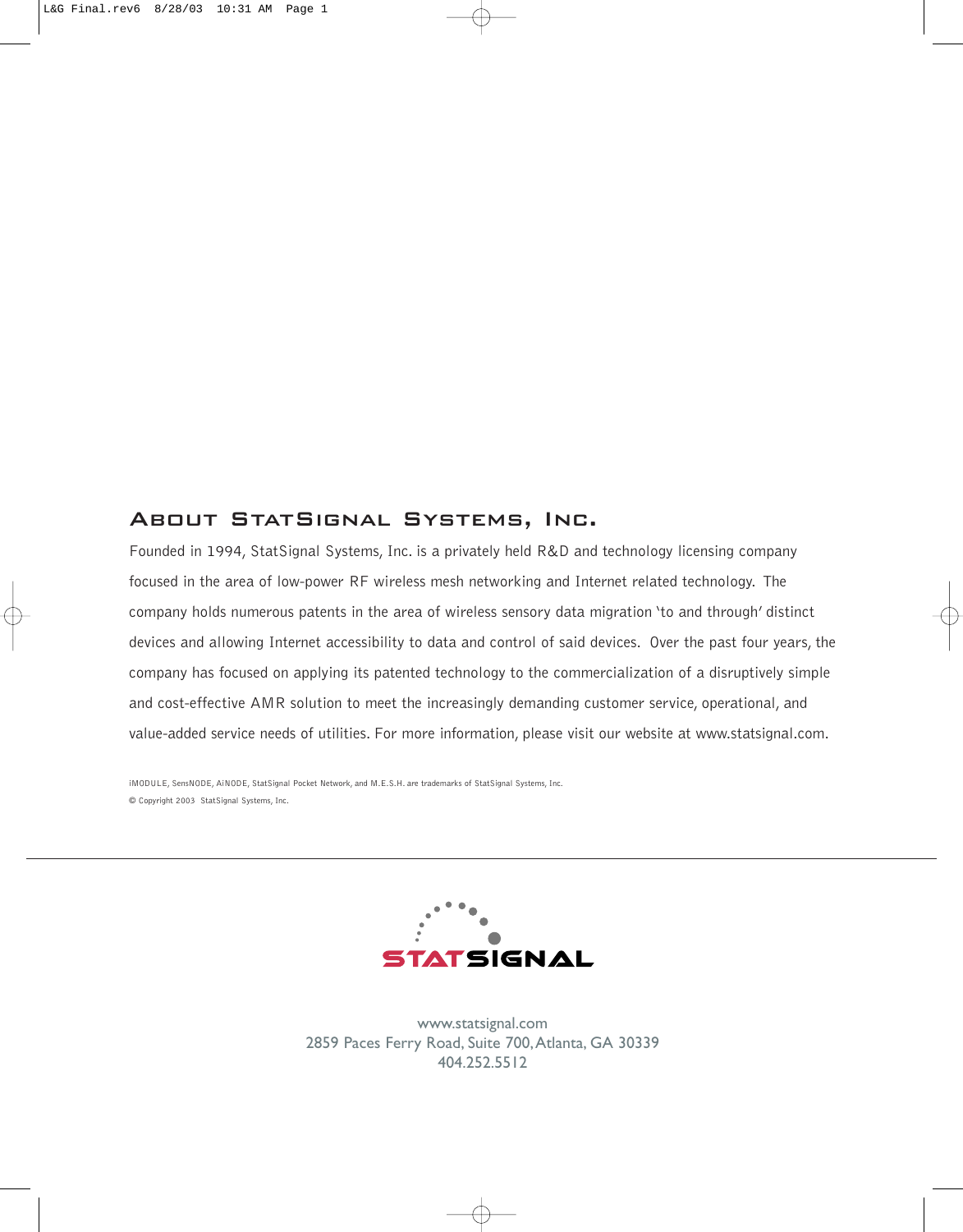

## endless opportunities

DATA FROM EVERY source the mind can imagine

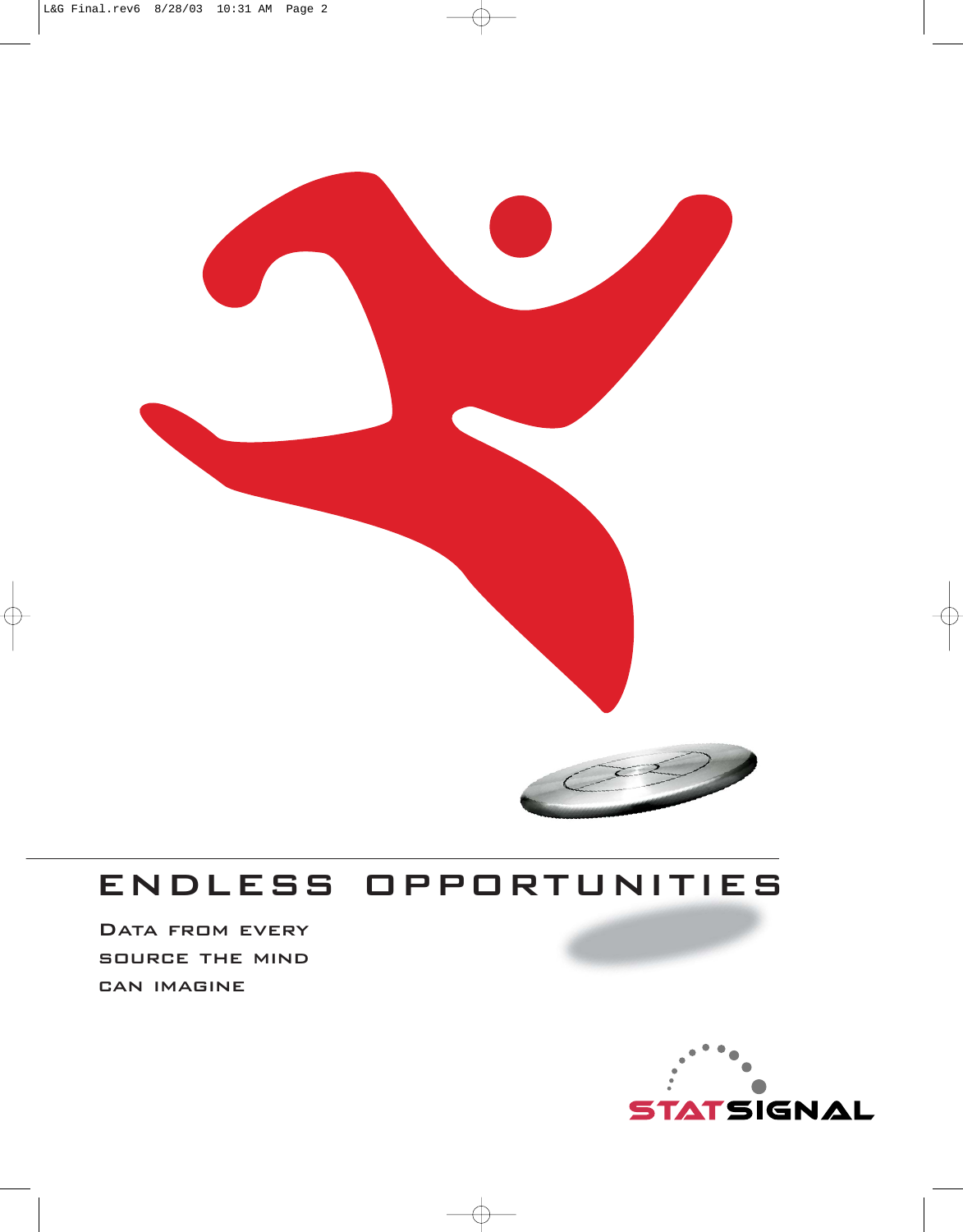The world of utility meter reading is far from perfect. There's the endless move-in, move-out readings of apartment complexes and inaccessible or gated communities. Some locations are so dangerous you can't pay your field techs enough to visit them. All too often, costly truck rolls are required just to address common bill disputes. Not to mention the customer service and accounting time you burn up trying to reconcile inaccurate readings or satisfy regulatory requirements.

## Until now

StatSignal doesn't merely eliminate these obstacles. It takes AMR beyond simple meter reading. StatSignal's two-way, low-power RF wireless mesh networksgenerate a far deeper understanding of utility systems and customer behavior that improves decision making acrossutility sectors.

StatSignal technology means utilities can now increase operational efficiencies and add new products and services at significantly reduced capital investment than traditional AMR alternatives.

# StatSignal opens the door to endless opportunities.

#### **STATSIGNAL: THE TECHNOLOGY ENABLER**

**Low-power RF mesh technology innovation has been a StatSignal hallmark since 1994. Today, we license our proven and patented RF LAN to WAN enabling technology solutions across a range of industries and applications. We collaborate with an impressive roster of best-in-class OEMs, systems integrators and manufacturing partners to help drive AMR solutions to market.**

T

a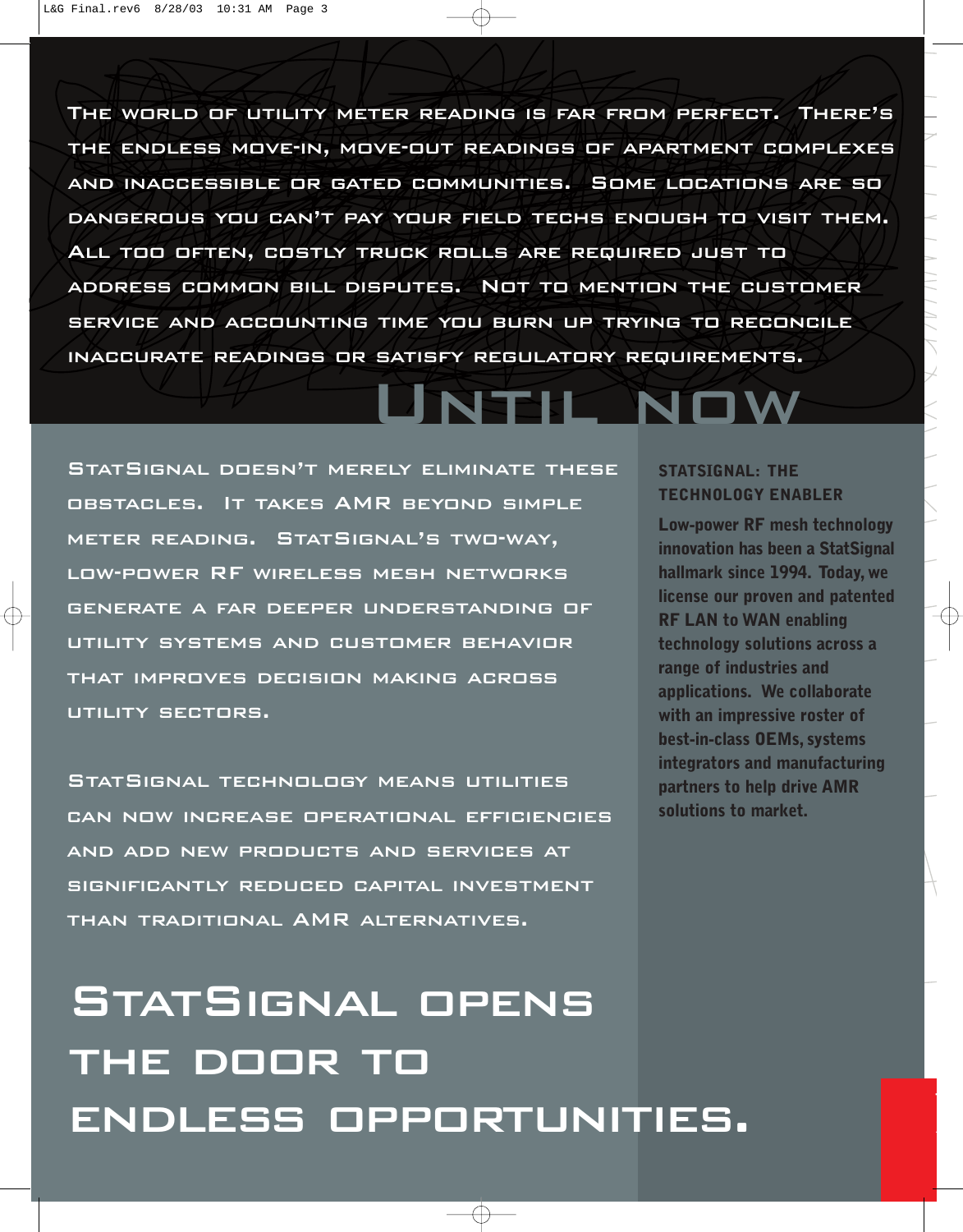StatSignal enables near real-time, two-way communication to all meters and finally delivers a long-promised AMR solution. The result is a dynamic, flexible infrastructure that provides greater access to your data and lets you better manage meter operations, distribution systems, and customer service.

The benefits are not limited to basic AMR. StatSignal lets you create end-user customer value-added services and new revenue streams such as smart thermostats, water conservation programs, and security e-monitoring. These services are achieved through the inherent capabilities of our communications infrastructure and the ability of the technology to expand as new applications become available.

> **ENABLEI**  $\mathbb{R}$ y:



StatSignal's patented "to and through" communication protocol enables low cost data acquisition and control via proven two-way communication technologies. StatSignal's **iMODULE**™ circuitry and protocol are embedded into each end device, such as a meter or load control switch.

These devices (**SensNODES**™) report through a dynamic network manager (**AiNODE**™) to make up the StatSignal Pocket Network™ (LAN). The AiNODE serves as the transition point

FOCUS KWh

for moving data back and forth from the Pocket Network via the pre-existing WAN to and from your Data Center using industry standard TCP/IP or UDP protocols.

### **MIGRATION** Enabled Sensory**HARDWARE** (M.E.S.H.TM) —**THE DEVICES ARE** THE NETWORK

Each network SensNODE acts as a repeater or router, relaying traffic for every other SensNODE. Data and commands migrate from device to device and automatically reroute in response to changing network environments and possible interferences. The devices are the network, which means a dynamic, non-line of sight communication and lower infrastructure costs are achieved! By creating intelligence in the AiNODE, StatSignal has drastically reduced end point device costs and increased the ability for utilities to remotely manage meters.

Traffic hops from device to device along a full two-way, redundant mesh until it reaches the nearest AiNODE.

STATSIGNAL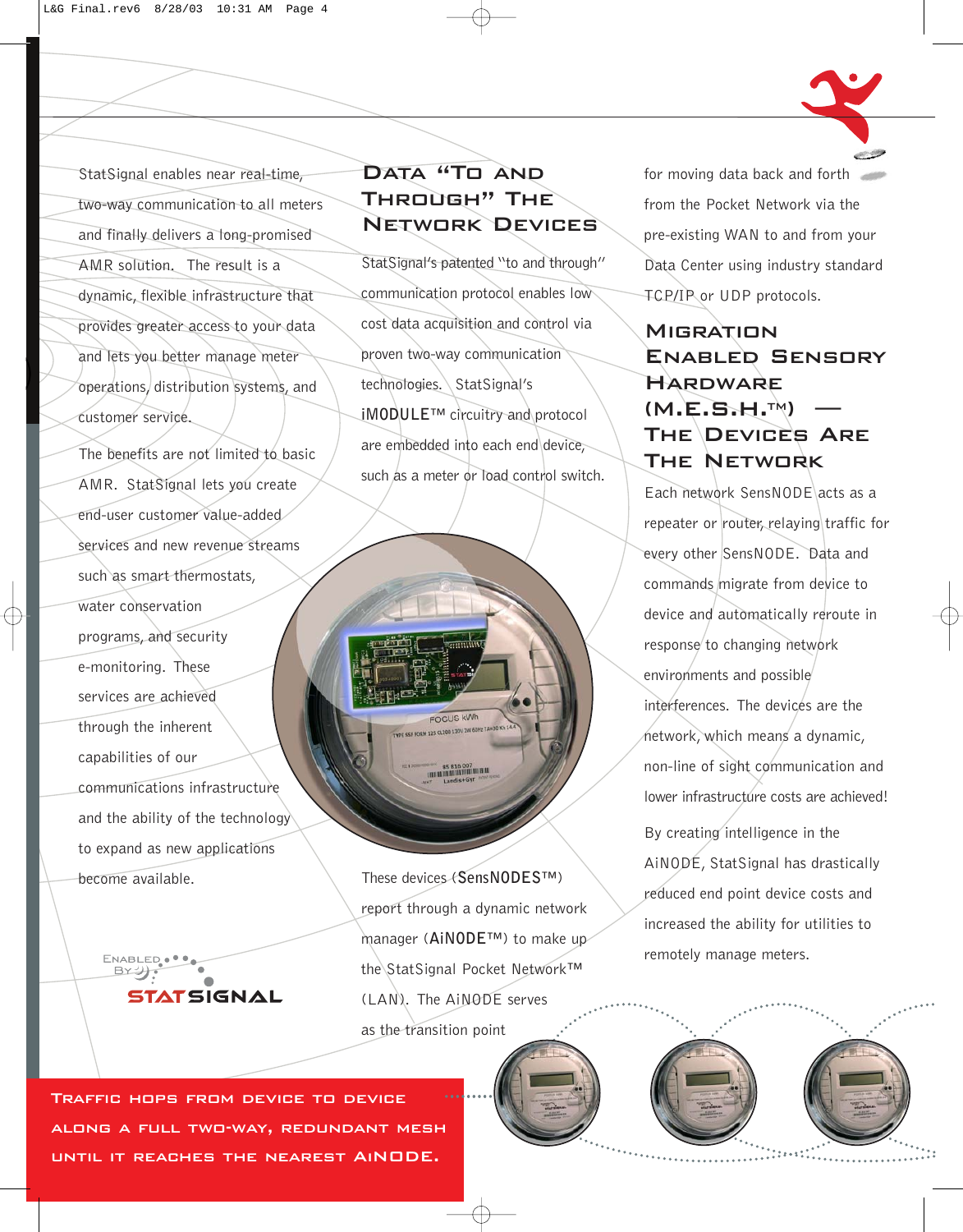# Just Consider the YOUR FINGERTIPS:



### Knowledge **EXTENDS** Throughout a UTILITY'S **OPERATIONS**

Data is stored in a database and can be manipulated by various query and control applications extended throughout a utility's operations. This solution enables quantifiable improvements and savings in

- Revenue assurance
- Customer service
- Field service operations
- Distribution
- System reliability and efficiency
- Marketing and business development
- •Regulatory compliance.

**• Collect and monitor monthly, daily, hourly or sub-hourly data from every customer meter. • Perform near real-time on-demand**

**reads for bill validation and move-in/move-out requests.** **• Remotely program and upgrade network devices or change customer rates.**

POCKET NETWORK

**HARROR SHE** 

**• Communicate with, monitor and control other devices within the home or business.**

Your built-in competitive advantage is enhanced when the meter becomes a low cost gateway to the home or business.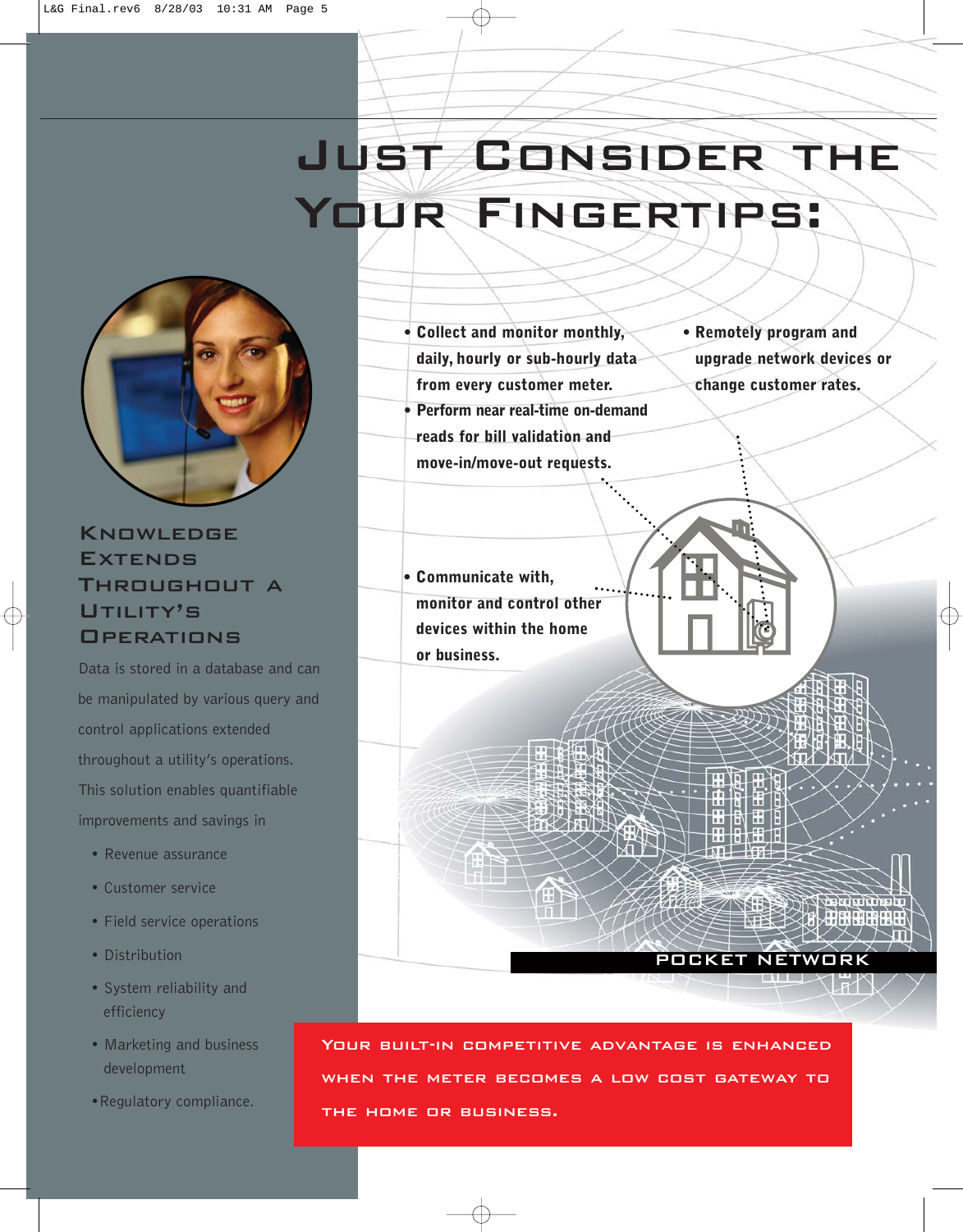

# opportunities at

 $00$ 

 $00$ 

 $\overline{\circ}$ 

 $00$ 

- **Enable customers to access their own usage and load information pricing options.**
- **Decrease revenue loss through quicker response to tamper alarms or commodity threshold monitoring.**
- **Share data with distribution, engineering, planning and other utility departments to increase operational efficiency though asset sizing, power outage reporting, restoration mapping, load profiling, and demand/load control programs.**
- **Measure, monitor and control your customers' electric, gas and water usage.**
- **Generate new revenue streams through value-added services capabilities.**

WAN DATA CENTER INFORMATION ACCESS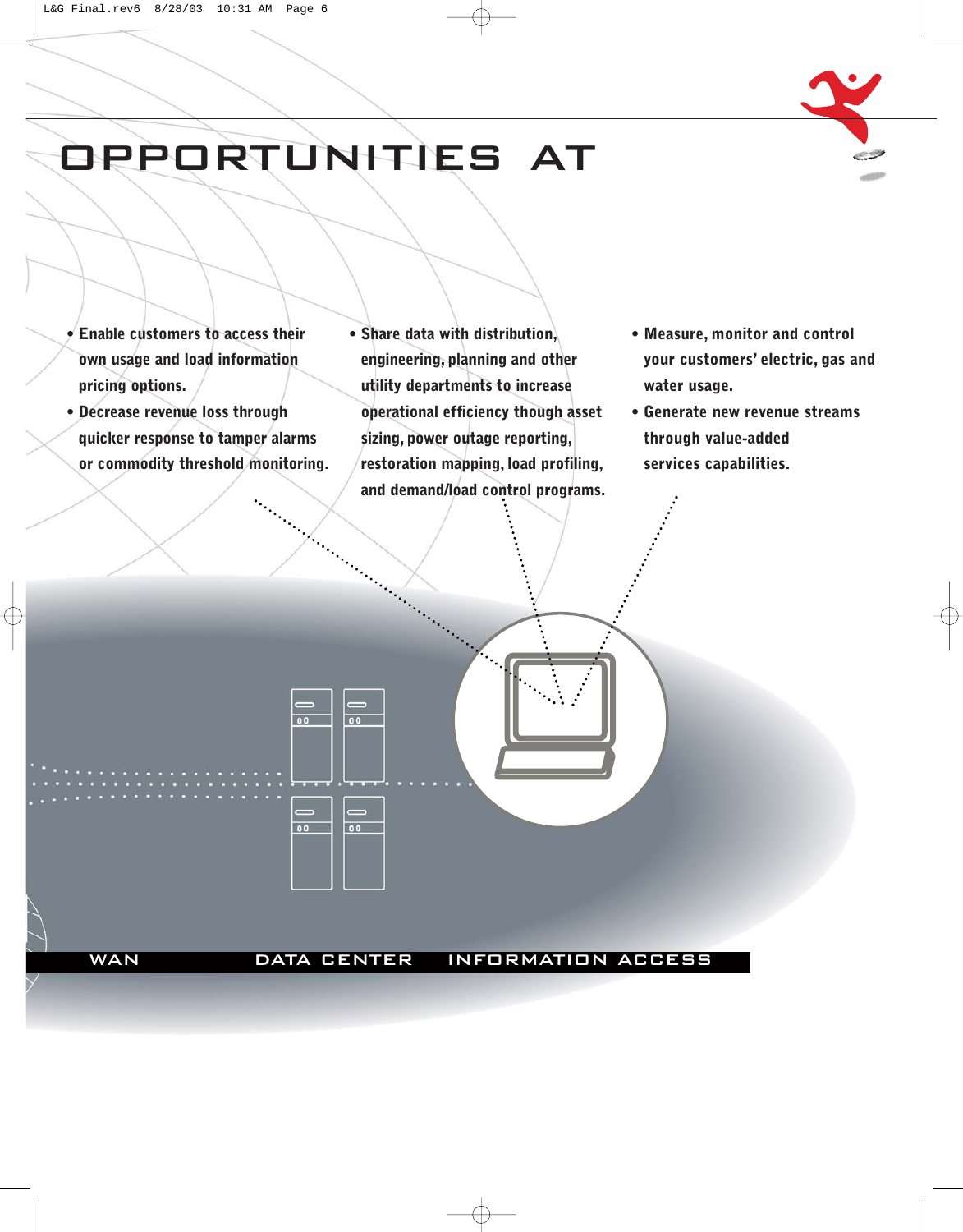# Reduced Cost: The Cornerstone of the STATSIGNAL NETWORK

### PLUG AND PLAY Installation

Adding new meters or relocating existing meters is as simple as plugging them into existing meter sockets. Meters automatically initialize into the network and start reporting data immediately. Self-initialization also sets into memory all available links and optimizes performance by selecting the path with best signal strength. As needs change and technology advances, SensNODES can be upgraded, and new ones added to existing Pocket Networks with minimal effort.

### A Network That Heals Itself

Fault tolerant communication and self-healing links reduce maintenance. The Pocket Network communication uses peer-to-peer messaging to intelligently route the messages via an alternate path if a communication link is compromised. Most Pocket Network operation and maintenance tasks can be conducted remotely, eliminating the requirement for expensive field visits and delivering operational flexibility.

### **EXPENSIVE** "point-to-point"CHARGES ARE ELIMINATED.

By utilizing the unlicensed 900MHz communications band in the unique Pocket Network, StatSignal/reduces expensive communication charges associated with traditional pager, cellular, and high-power RF two-way networks. The aggregation of data through the AINODE means you avoid paying communications charges at each individual network or device point.

Costs are also managed by allowing "options" WAN connectivity. The StatSignal AiNODE can bridge to any TCP/IP or UDP-based WAN such as fiber optic, DSL/Cable, PSTN or Cellular (iDEN, CDMA, CDPD, GSM). New connectivity alternatives can also be utilized.

The StatSignal AMR infrastructure supports electric, business case and revenue generating opportunities.